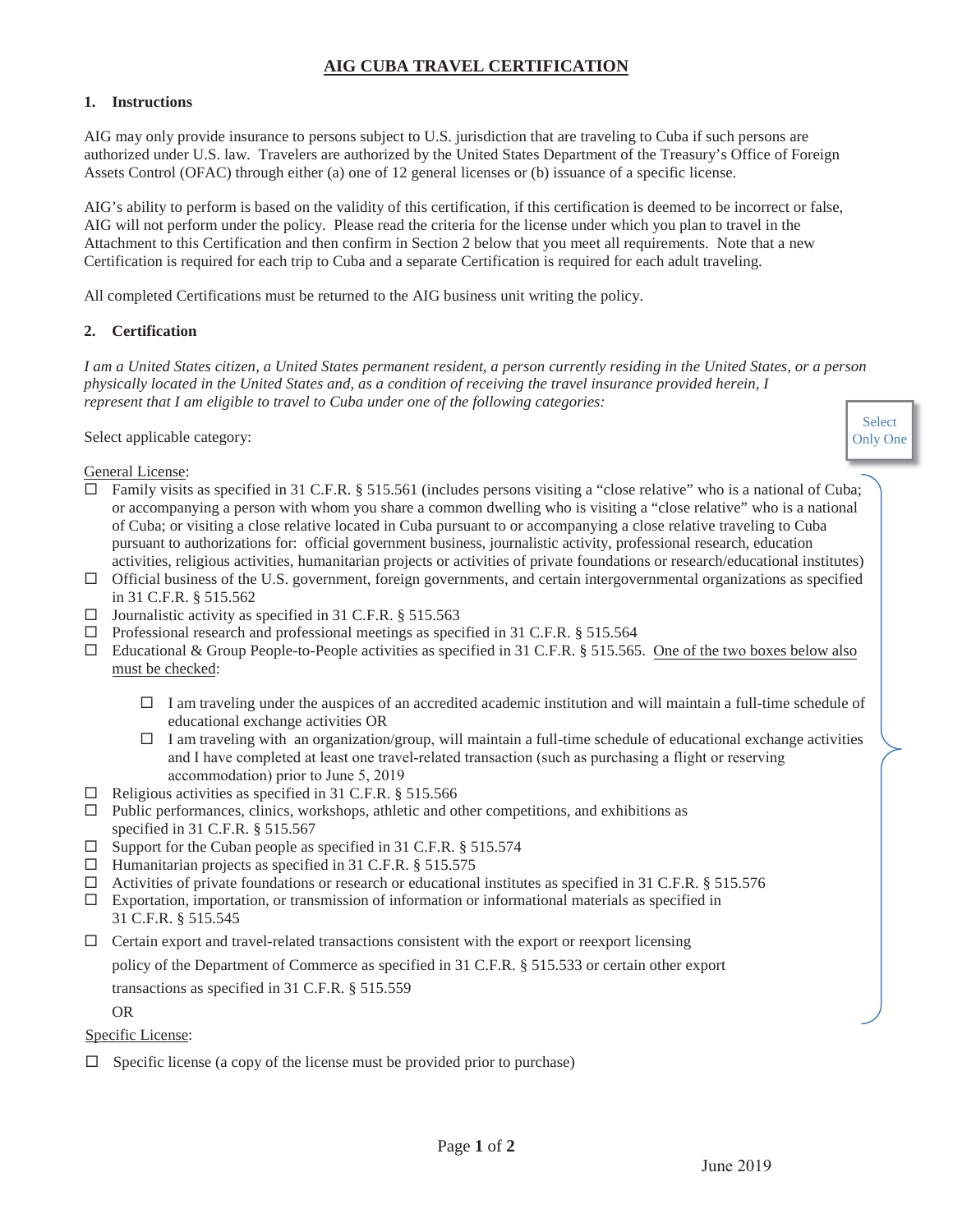## **AIG CUBA TRAVEL CERTIFICATION**

| Name:    |                         |          |            |  |
|----------|-------------------------|----------|------------|--|
|          | (First)                 | (Middle) | (Last)     |  |
|          |                         |          |            |  |
| Address: |                         |          |            |  |
|          | (No.)                   | (Street) |            |  |
|          |                         |          |            |  |
|          | (City)                  | (State)  | (Zip Code) |  |
|          |                         |          |            |  |
|          | Telephone Number/Email: |          |            |  |

Note: Regulations issued on November 8, 2017 generally prohibit persons traveling under these travel authorizations from engaging in direct financial transactions with persons and entities designated on the Cuba Restricted List, available here: https://www.state.gov/e/eb/tfs/spi/cuba/cubarestrictedlist/275331.htm. This list includes hotels, stores, marinas and other entities. All authorized individuals traveling to Cuba should review this list and ensure that they are complying with these prohibitions. AIG is generally prohibited from paying claims related to transactions that violate this prohibition.

*I hereby certify that I have read the relevant portions of the Attachment to the AIG Cuba Travel Certification including the provision of regulations applicable to the above selected category and that all of the above information is true and accurate.*

(Signature) (Date)

*I hereby certify that this certification also applies to the following minor children traveling with me and for whom I am the (parent/legal guardian):*

(Full Name of Child)

(Full Name of Child)

(Full Name of Child)

(Full Name of Child)

(Date of Birth)

(Date of Birth)

(Date of Birth)

(Date of Birth)

(Signature of Parent/Legal Guardian)

Date: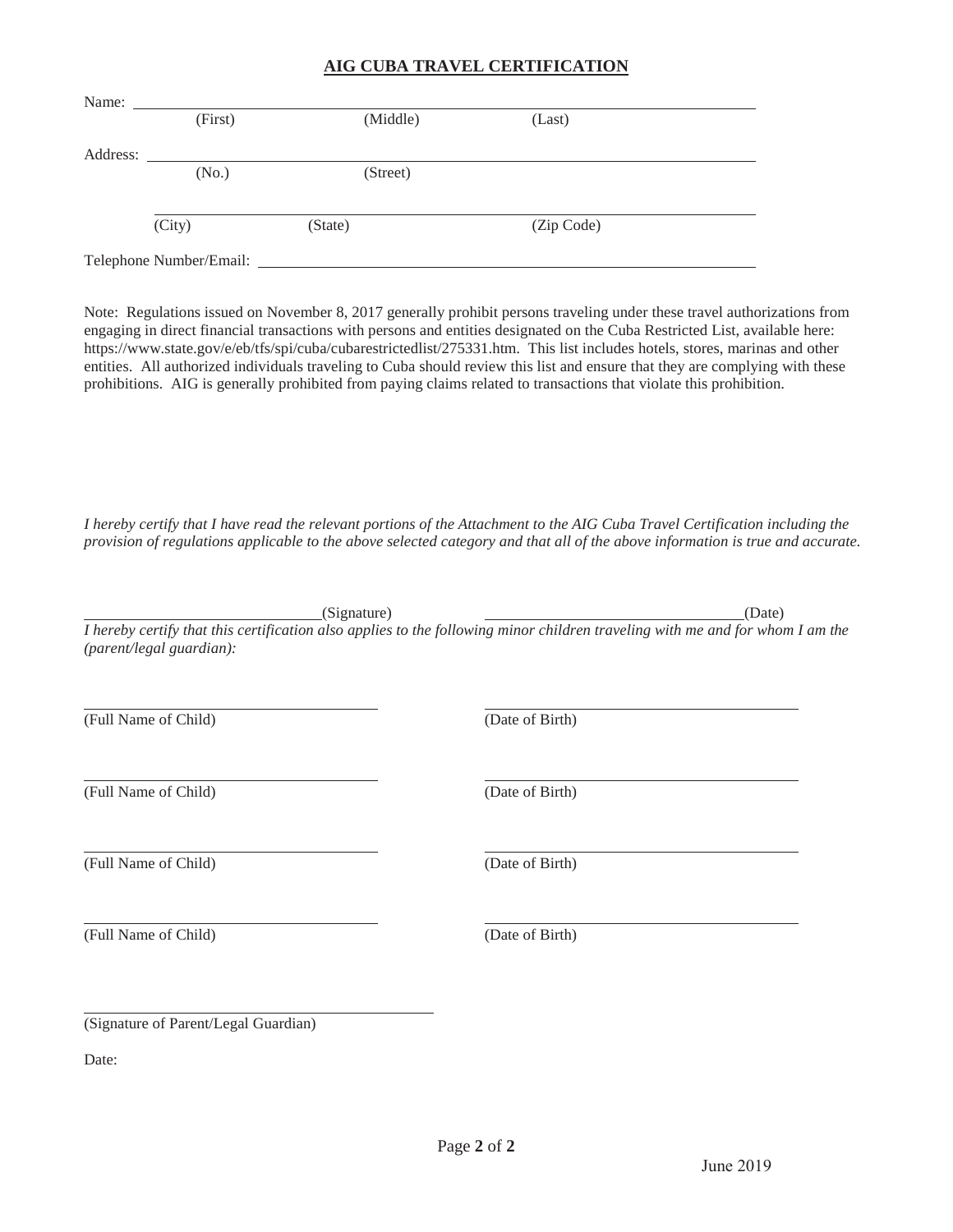AIG may only provide insurance to persons subject to U.S. jurisdiction that are traveling to Cuba if such persons are authorized under U.S. law. Travelers are authorized by the United States Department of the Treasury's Office of Foreign Assets Control (OFAC) through either (a) one of 12 general licenses or (b) issuance of a specific license.

All persons seeking insurance or other services from AIG in connection with authorized travel to Cuba, whether pursuant to a general or specific license, must provide AIG with an AIG Cuba Travel Certificate corresponding to the specific authorization for which they are authorized. Please read the criteria for the general license under which you plan to travel and then complete the AIG Cuba Travel Certificate.

| <b>Applicable General License</b>                                         | <b>Page Number</b> |
|---------------------------------------------------------------------------|--------------------|
| Section 515.561 – Family Visits                                           | $\mathfrak{D}$     |
| Section 515.562 – Official business of the U.S. government, foreign       | 2                  |
| governments, and certain intergovernmental organizations                  |                    |
| Section 515.563 – Journalistic activities in Cuba                         | 3                  |
| Section 515.564 – Professional research and professional meetings in Cuba | 3                  |
| Section § 515.565 – Educational Activities (and Group People-to-          | $4 - 6$            |
| People Travel for travel transactions prior to June 5, 2019)              |                    |
| Section 515.566 – Religious activities in Cuba                            | $\overline{7}$     |
| Section 515.567 - Public performances, clinics, workshops, athletic and   | 7                  |
| other competitions, and exhibitions                                       |                    |
| Section 515.574 – Support for the Cuban People                            |                    |
| Section 515.575 - Humanitarian projects                                   | 8                  |
| Section 515.576 - Activities of private foundations or research or        | 9                  |
| educational institutes                                                    |                    |
| Section 515.545 – Transactions related to information and informational   | 9                  |
| materials                                                                 |                    |
| Section 515.533 – Exportations from the United States to Cuba; re-        | $\mathbf Q$        |
| exportations of 100% U.S.-origin items to Cuba; negotiation of executory  |                    |
| contracts                                                                 |                    |
| Section 515.559 – Certain export and import transactions by U.S.-owned or | 10                 |
| -controlled foreign firms                                                 |                    |

Note: Regulations issued on November 8, 2017 generally prohibit persons traveling under these travel authorizations from engaging in direct financial transactions with persons and entities designated on the Cuba Restricted List, available here: https://www.state.gov/e/eb/tfs/spi/cuba/cubarestrictedlist/275331.htm. This list includes hotels, stores, marinas and other entities. All authorized individuals traveling to Cuba should review this list and ensure that they are complying with these prohibitions. AIG is generally prohibited from paying claims related to transactions that violate this prohibition.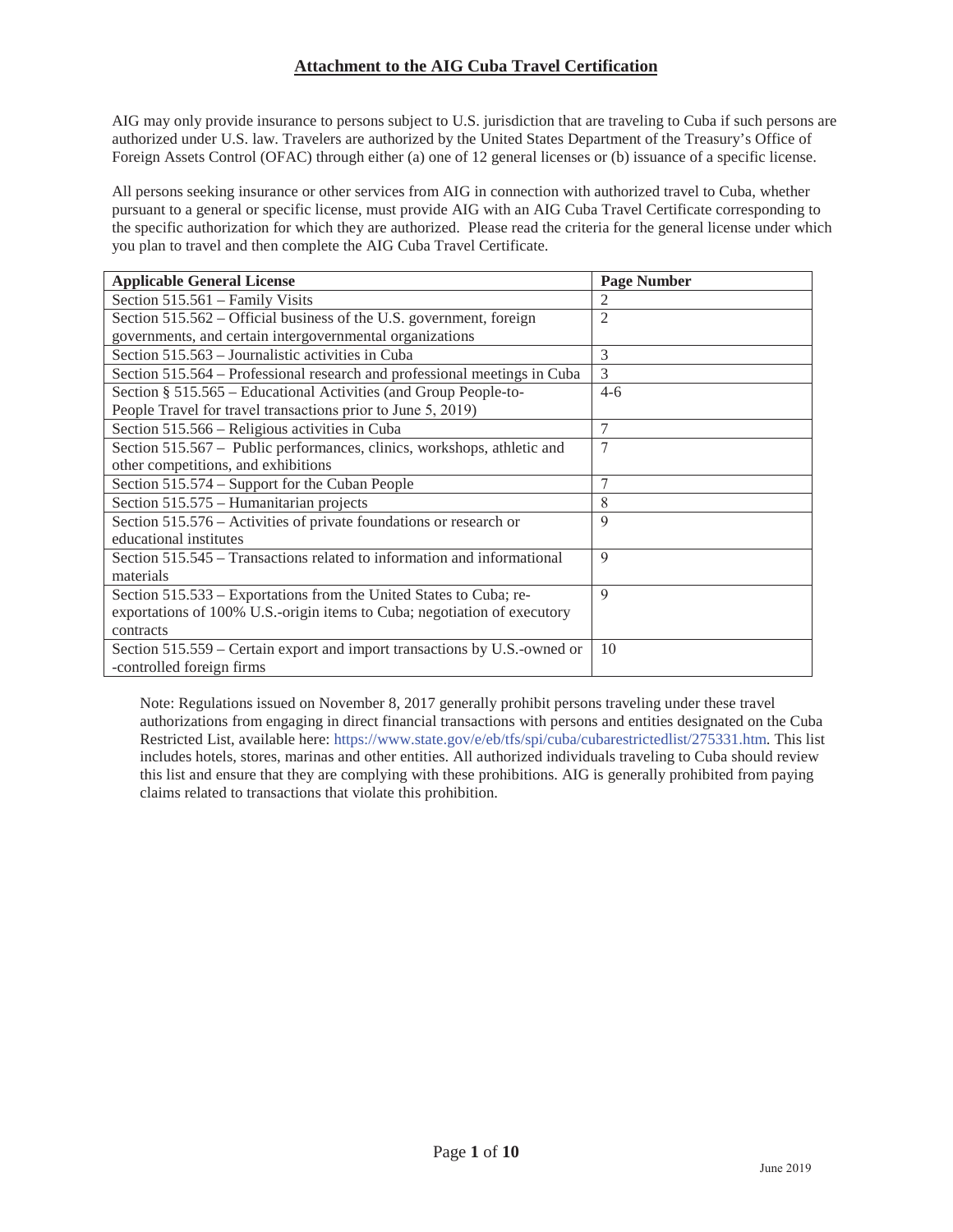### **1. Section 515.561 – Family Visits**

Persons subject to the jurisdiction of the United States and persons traveling with them who share a common dwelling as a family with them are authorized to engage in the travel-related transactions … and such additional transactions as are directly incident to –

- visiting a "close relative" who is
	- o a national of Cuba;
	- o a person ordinarily resident in Cuba;
- x visiting a "close relative" who is a person located in Cuba pursuant to the authorizations in the Cuban Assets Control Regulations for:
	- o official government business (§ 515.562);
	- o journalistic activity (§ 515.563);
	- o professional research (§ 515.564(a));
	- o educational activities (31 CFR  $\S$  515.565(a)(1);
	- o religious activities (§ 515.566);
	- o humanitarian projects (§ 515.575); or
	- o activities of private foundations or research or educational institutes (§515.576);
- accompanying a "close relative" traveling to Cuba who is an authorized traveler to Cuba pursuant to the authorizations in the Cuban Assets Control Regulations for:
	- o official government business (§ 515.562);
	- o journalistic activity (§ 515.563);
	- o professional research  $(\S 515.564(a))$ ;
	- o educational activities (31 CFR  $\S$  515.565(a)(1);
	- o religious activities (§ 515.566);
	- o humanitarian projects (§ 515.575); or
	- o activities of private foundations or research or educational institutes (§ 515.576).

For purposes of this certification, the term *close relative* of a person means any individual related to that person by blood, marriage, or adoption who is no more than three generations removed from that person or from a common ancestor with that person.

*Example.* Your mother's first cousin is your close relative for purposes of this part, because you are both no more than three generations removed from your great-grandparents, who are the ancestors you have in common. Similarly, your husband's great-grandson is your close relative for purposes of this part, because he is no more than three generations removed from your husband. Your daughter's father-in-law is not your close relative for purposes of this part, because you have no common ancestor.

An entire group does not qualify … merely because some members of the group qualify individually.

Nothing in this paragraph authorizes a direct financial transaction with an entity on the Cuba Restricted List.

### **2. Section 515.562 – Official business of the U.S. government, foreign governments, and certain intergovernmental organizations.**

The travel-related transactions … and such additional transactions as are directly incident to activities in their official capacities by persons who are employees, contractors, or grantees of the United States Government, any foreign government, or any intergovernmental organization of which the United States is a member or holds observer status, and who are traveling on the official business of their government or intergovernmental organization, are authorized.

An entire group does not qualify … merely because some members of the group qualify individually.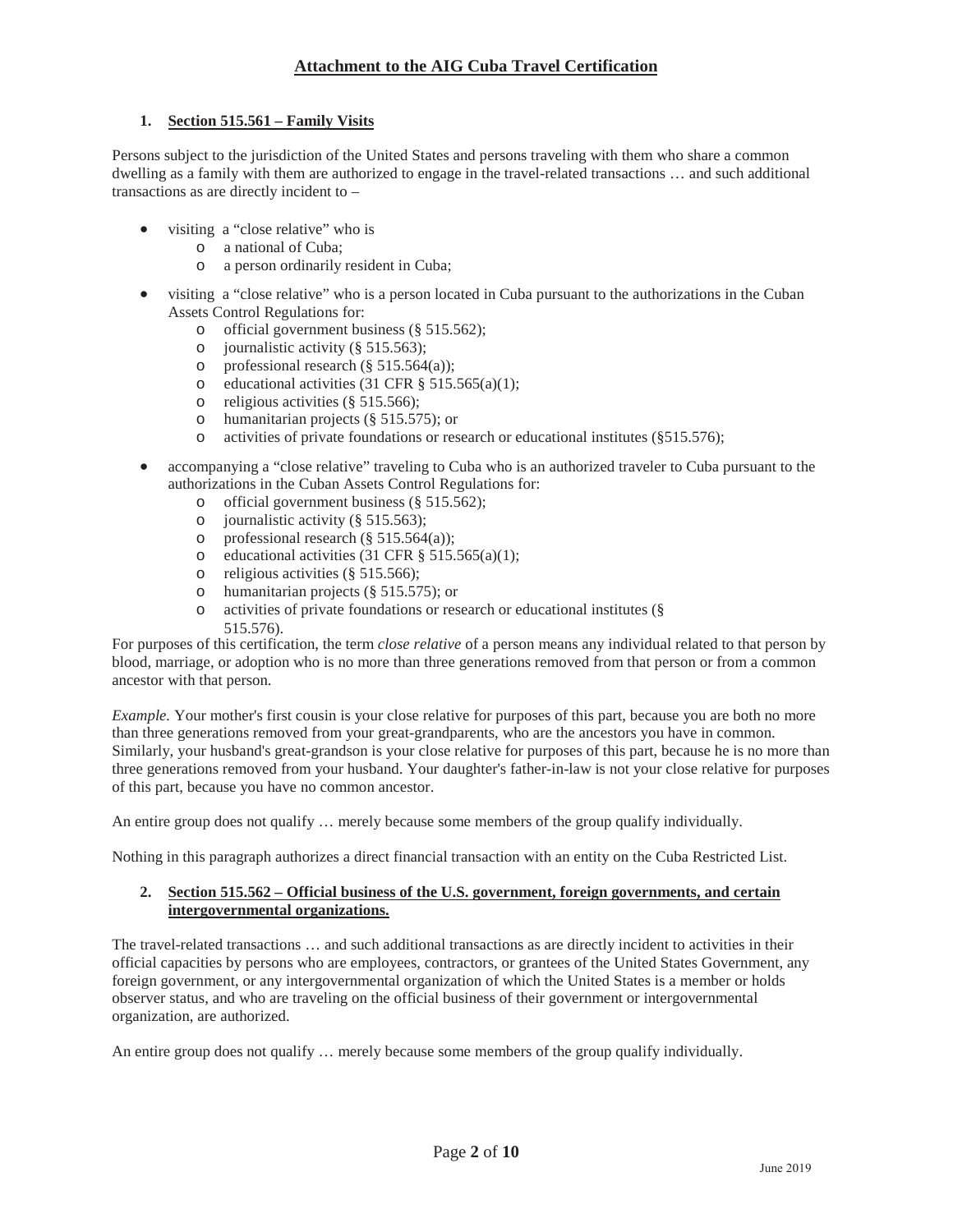### **3. Section 515.563 – Journalistic activities in Cuba.**

The travel-related transactions … and such additional transactions as are directly incident to journalistic activities in Cuba are authorized, provided that:

(1) The traveler is at least one of the following:

- (i) Regularly employed as a journalist by a news reporting organization;
- (ii) Regularly employed as supporting broadcast or technical personnel;

(iii) A freelance journalist with a record of previous journalistic experience working on a freelance journalistic project; or

(iv) Broadcast or technical personnel with a record of previous broadcast or technical experience, who are supporting a freelance journalist working on a freelance journalistic project;

and

(2) The traveler's schedule of activities does not include free time or recreation in excess of that consistent with a full-time schedule.

An entire group does not qualify … merely because some members of the group qualify individually.

### **4. Section 515.564 – Professional research and professional meetings in Cuba**

(1) *Professional research.* The travel-related transactions … and such additional transactions as are directly incident to professional research are authorized, provided that:

(i) The purpose of the research directly relates to the traveler's profession, professional background, or area of expertise, including area of graduate-level full-time study;

(ii) The traveler's schedule of activities does not include free time or recreation in excess of that consistent with a full-time schedule of professional research.

Example: The making of a documentary film in Cuba would qualify in this section if it is a vehicle for presentation of the research conducted pursuant to this section.

Note: A person does not qualify as engaging in professional research merely because that person is a professional who plans to travel to Cuba.

(2) *Professional meetings.* The travel-related transactions and such additional transactions as are directly incident to attendance at, or organization of, professional meetings or conferences in Cuba are authorized, provided that:

(i) For a traveler attending a professional meeting or conference, the purpose of the meeting or conference directly relates to the traveler's profession, professional background, or area of expertise, including area of graduate-level full-time study;

(ii) For a traveler organizing a professional meeting or conference on behalf of an entity, either the traveler's profession must be related to the organization of professional meetings or conferences or the traveler must be an employee or contractor of an entity that is organizing the professional meeting or conference; and

(iii) The traveler's schedule of activities does not include free time or recreation in excess of that consistent with a full-time schedule of attendance at, or organization of, professional meetings or conferences.

An entire group does not qualify merely because some members of the group qualify individually.

Example: A musicologist travels to Cuba to research Cuban music pursuant to the general license for professional research. Others who are simply interested in music may not engage in travel-related transactions with the musicologist in reliance on this general license. For example, an art historian who plays in the same band with the musicologist would not qualify for the general license.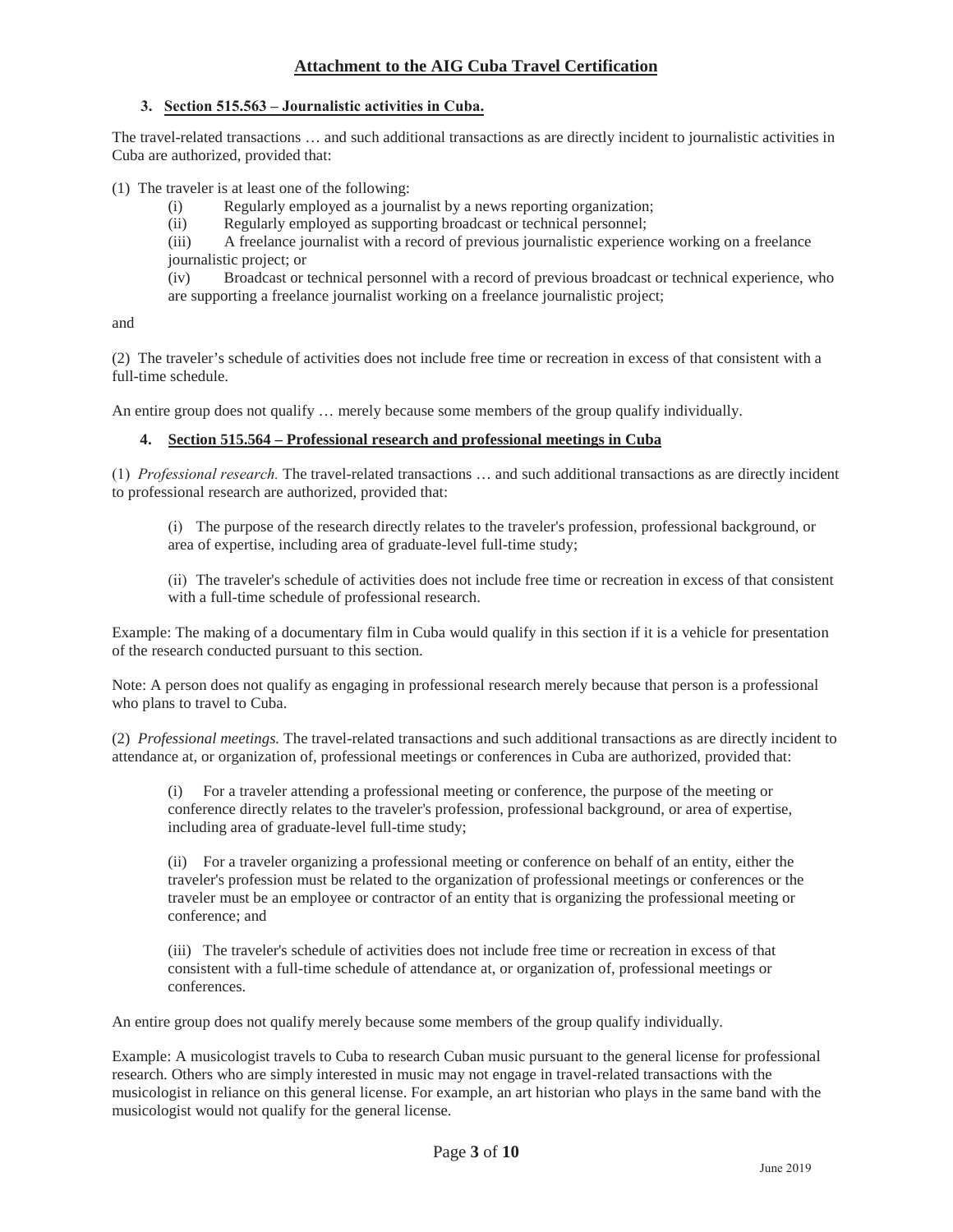Nothing in this section authorizes a direct financial transaction with an entity on the Cuba Restricted List.

### **5. Section § 515.565 – Educational Activities**

(a) **Educational activities.** (1) Accredited U.S. undergraduate or graduate degree-granting academic institutions, their students enrolled in an undergraduate or graduate degree program at the institution, and their full-time permanent employees, are authorized to engage, under the auspices of the institutions, in transactions, including the travel-related transactions … that are directly incident to the following activities:

(i) Participation in a structured educational program in Cuba as part of a course offered at the U.S. institution, provided the program includes a full term, and in no instance includes fewer than 10 weeks, of study in Cuba. An individual planning to engage in such transactions must obtain a letter from the U.S. institution stating that the individual is a student currently enrolled in an undergraduate or graduate degree program at the institution, or is a full-time permanent employee of the institution, and that the Cuba-related travel is part of a structured educational program of the U.S. institution that will be no shorter than 10 weeks in duration;

(ii) Noncommercial academic research in Cuba specifically related to Cuba and for the purpose of obtaining a graduate degree. A student planning to engage in such transactions must obtain a letter from the U.S. institution stating that the individual is a student currently enrolled in a graduate degree program at the U.S. institution and that the research in Cuba will be accepted for credit toward that degree;

(iii) Participation in a formal course of study at a Cuban academic institution, provided the formal course of study in Cuba will be accepted for credit toward the student's graduate or undergraduate degree at the U.S. institution and provided that the course of study is no shorter than 10 weeks in duration. An individual planning to engage in such transactions must obtain a letter from the U.S. institution stating that the individual is a student currently enrolled in an undergraduate or graduate degree program at the U.S. institution and that the study in Cuba will be accepted for credit toward that degree and will be no shorter than 10 weeks in duration;

(iv) Teaching at a Cuban academic institution by an individual regularly employed in a teaching capacity at the U.S. institution, provided the teaching activities are related to an academic program at the Cuban institution and provided that the duration of the teaching will be no shorter than 10 weeks. An individual planning to engage in such transactions must obtain a letter from the U.S. institution stating that the individual is a full-time permanent employee regularly employed in a teaching capacity at the U.S. institution;

(v) Sponsorship of a Cuban scholar to teach or engage in other scholarly activity at the U.S. institution (in addition to those transactions authorized by the general license contained in § 515.571);

(vi) The organization of, and preparation for, the activities described in paragraphs  $(a)(1)(i)$  through  $(a)(1)(v)$  of this section by a full-time permanent employee of the U.S. institution. An individual engaging in such transactions must obtain a letter from the U.S. institution stating that the individual is a full-time permanent employee of the U.S. institution;

(2) To the extent not authorized in the sections above, persons subject to U.S. jurisdiction, including U.S. academic institutions and their faculty, staff, and students, are authorized to engage in transactions, including the travel-related transactions … that are directly incident to the following activities, provided that any travel-related transactions pursuant to these authorizations take place under the auspices of an organization that is a person subject to U.S. jurisdiction, and further provided that all such travelers be accompanied by a person subject to U.S. jurisdiction who is an employee, paid consultant, agent, or other representative of the sponsoring organization, except in cases where the traveler is an employee, paid consultant, agent, or other representative traveling individually (not as part of a group) and the individual traveler obtains a letter from the sponsoring organization stating that: the individual is traveling to Cuba as an employee, paid consultant, agent, or other representative (including specifying the responsibilities of the individual that make him or her a representative) of the sponsoring organization; the individual is acting for or on behalf of, or otherwise representing, the sponsoring organization; and the individual's travel to Cuba is related to his or her role at the sponsoring organization:

(i) Participation in a structured educational program in Cuba as part of a course offered for credit by a U.S. graduate or undergraduate degree-granting academic institution that is sponsoring the program;

(ii) Noncommercial academic research in Cuba specifically related to Cuba and for the purpose of obtaining an undergraduate or graduate degree;

(iii) Participation in a formal course of study at a Cuban academic institution, provided the formal course of study in Cuba will be accepted for credit toward the student's graduate or undergraduate degree;

(iv) Teaching at a Cuban academic institution related to an academic program at the Cuban institution, provided that the individual is regularly employed by a U.S. or other non-Cuban academic institution;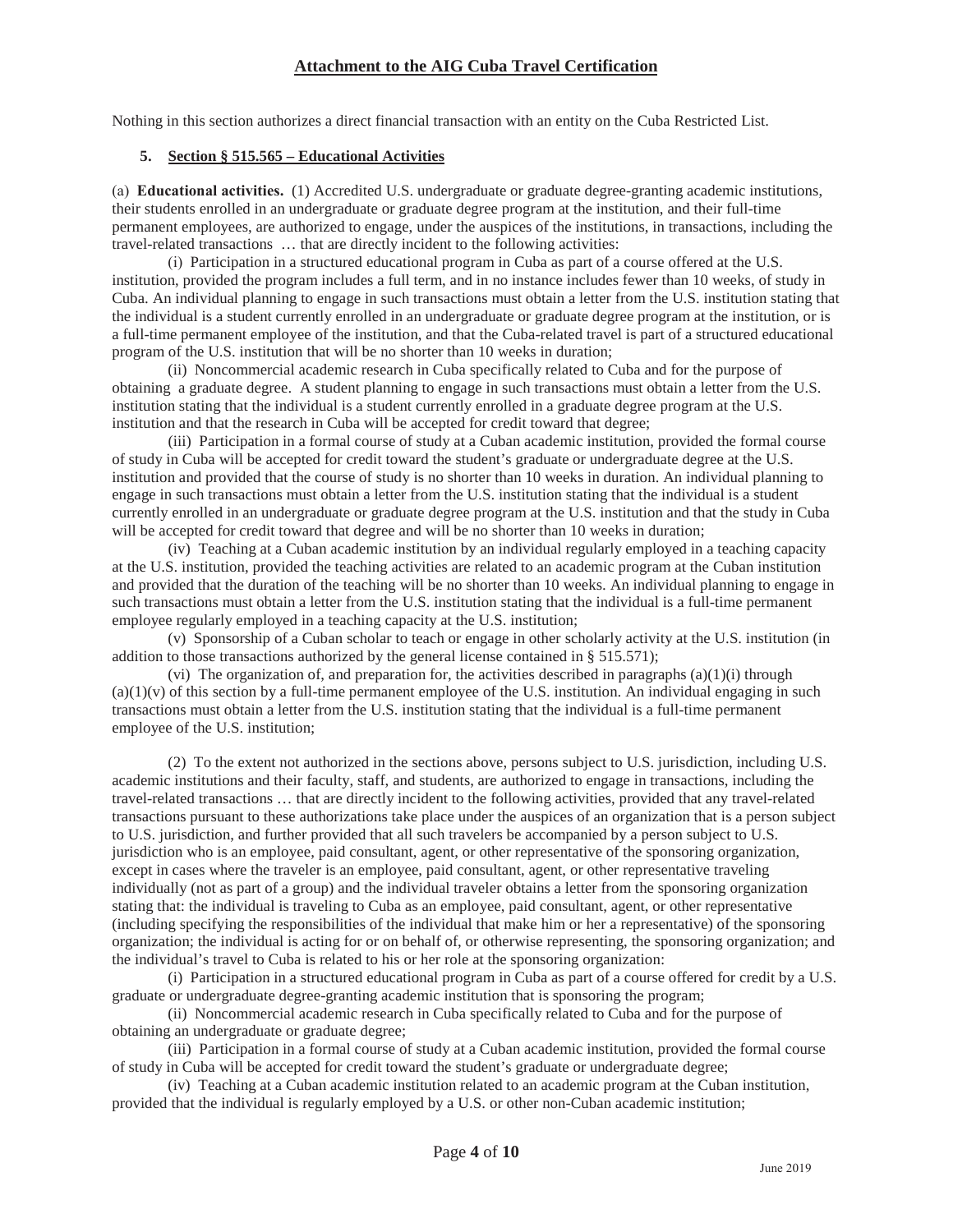(v) Sponsorship of a Cuban scholar to teach or engage in other scholarly activity at the sponsoring U.S. academic institution (in addition to those transactions authorized by the general license contained in § 515.571).

(vi) Educational exchanges sponsored by Cuban or U.S. secondary schools involving secondary school students' participation in a formal course of study or in a structured educational program offered by a secondary school or other academic institution and led by a teacher or other secondary school official. This includes participation by a reasonable number of adult chaperones to accompany the secondary school students to Cuba.

(vii) Sponsorship or co-sponsorship of noncommercial academic seminars, conferences, and workshops

related to Cuba or global issues involving Cuba and attendance at such events by faculty, staff, and students of a participating U.S. academic institution;

(viii) Establishment of academic exchanges and joint non-commercial academic research projects with universities or academic institutions in Cuba;

(ix) Provision of standardized testing services, including professional certificate examinations, university entrance examinations, and language examinations, and related preparatory services for such exams, to Cuban nationals, wherever located;

(x) Provision of internet-based courses, including distance learning and Massive Open Online Courses, to Cuban nationals, wherever located, provided that the course content is at the undergraduate level or below; or

(xi) The organization of, and preparation for, activities described in paragraphs (a)(2)(i) through (a)(2)(x) of this section by employees or contractors of the sponsoring organization that is a person subject to U.S. jurisdiction; and

(xii) Facilitation by an organization that is a person subject to U.S. jurisdiction, or a member of the staff of such an organization, of licensed educational activities in Cuba on behalf of U.S. academic institutions or secondary schools, provided that:

(A) The organization is directly affiliated with one or more U.S. academic institutions or secondary schools; and

(B) The organization facilitates educational activities that meet the requirements of one or more of the general licenses set forth in paragraphs  $(a)(1)(i)$  through  $(iii)$ ,  $(a)(2)(i)$  through  $(iii)$ , and  $(a)(2)(vi)$  of this section.

Note: The authorizations in this paragraph extend to adjunct faculty and part-time staff of U.S. academic institutions. A student enrolled in a U.S. academic institution is authorized pursuant to paragraph (a)(2) of this section to participate in the academic activities in Cuba described above through any sponsoring U.S. academic institution.

Example to paragraph (a)(2): An individual undergraduate student serves as a research assistant at his or her U.S. undergraduate degree-granting academic institution. This individual may travel to Cuba to engage in noncommercial academic research specifically related to Cuba for the purpose of obtaining an undergraduate degree pursuant to paragraph (a)(2)(ii) of this section if the student is either accompanied by an employee, paid consultant, agent, or other representative of the academic institution (either individually or as part of a group), or has obtained a letter from the institution stating that the student is an employee, paid consultant, agent, or other representative (including specifying the responsibilities that make him or her a representative) of the academic institution, that the student is acting for or on behalf of or otherwise representing the academic institution, and that the student's travel to Cuba is related to his or her role at the academic institution.

(b) *General license for certain people-to-people travel and related transactions where certain transactions were completed prior to June 5, 2019.* Persons subject to U.S. jurisdiction are authorized to engage in people-to-people travel and related transactions for a trip consistent with paragraph (b) of this section as those provisions existed on April 17, 2019, provided the traveler completed at least one travel-related transaction (such as purchasing a flight or reserving accommodation) for that particular trip prior to June 5, 2019.

(b) **People-to-people travel** [as those provisions existed on April 17, 2019]. The travel-related transactions and such additional transactions as are directly incident to educational exchanges not involving academic study pursuant to a degree program are authorized, provided that:

(i) The exchanges take place under the auspices of an organization that is a person subject to U.S. jurisdiction and that sponsors such exchanges to promote people-to-people contact;

(ii) Travel-related transactions pursuant to this authorization must be for the purpose of engaging, while in Cuba, in a full-time schedule of activities intended to enhance contact with the Cuban people, support civil society in Cuba, or promote the Cuban people's independence from Cuban authorities;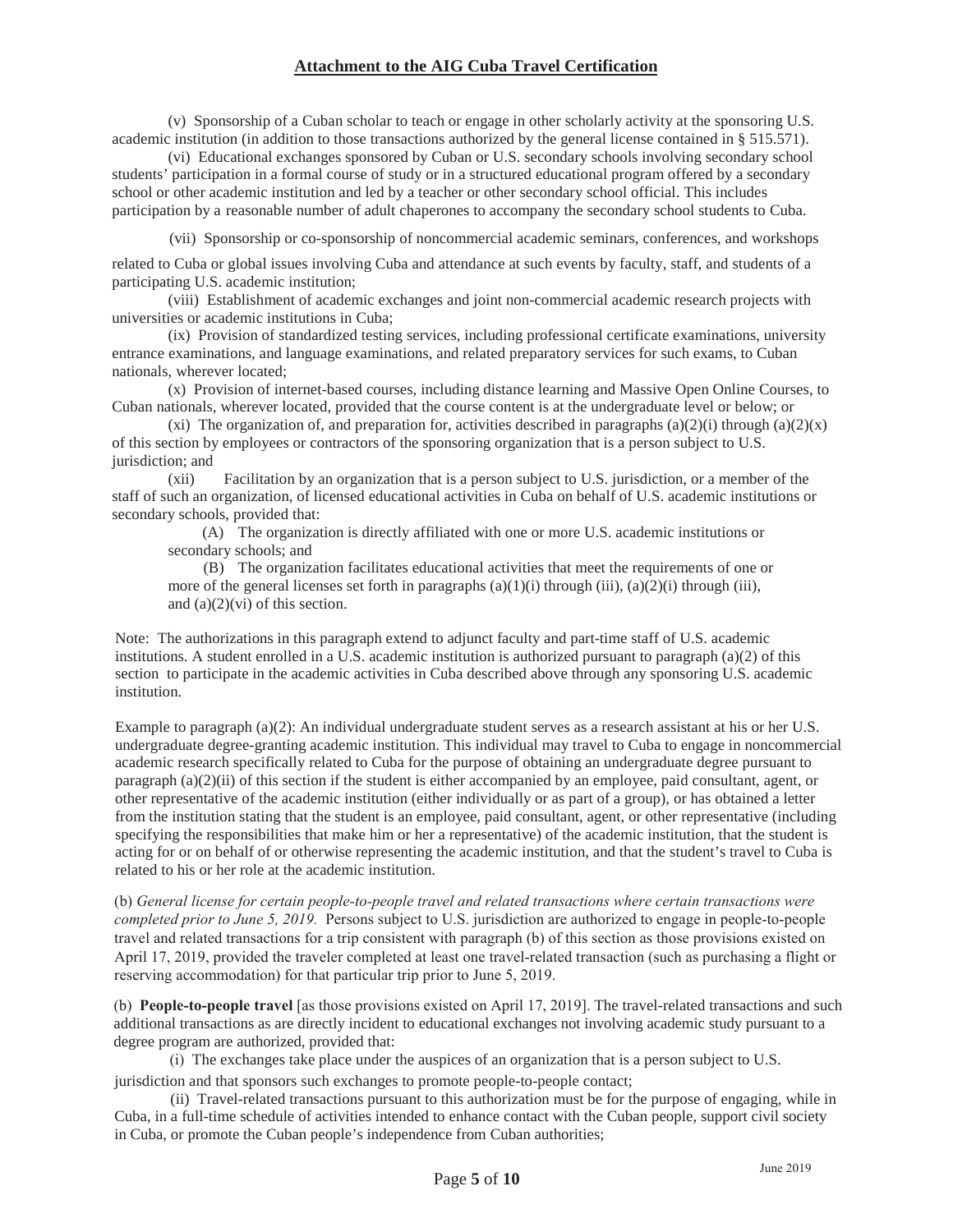(iii) Each traveler has a full-time schedule of educational exchange activities that will result in meaningful interaction between the traveler and individuals in Cuba;

(iv) A person subject to U.S. jurisdiction who is an employee, paid consultant, agent, or other representative of the sponsoring organization accompanies each group traveling to Cuba to ensure that each traveler has a full-time schedule of educational exchange activities;

(v) The predominant portion of the activities engaged in by individual travelers is not with a prohibited official of the Government of Cuba or a prohibited member of the Cuban Communist Party; and

(vi) In addition to all other recordkeeping requirements, persons relying on the people-to-people authorization, including entities sponsoring people-to-people travel pursuant to this authorization, must retain records sufficient to demonstrate that each individual traveler has engaged in a full-time schedule of activities that satisfy the requirements of paragraphs  $(b)(1)$  through  $(b)(5)$  of this section. Individuals may rely on the entity sponsoring the travel to satisfy his or her recordkeeping requirements with respect to the requirements of paragraphs (b)(1) through (5) of this section. These records must be furnished to the Office of Foreign Assets Control on demand.

Example 1 to paragraph (b): An organization sponsors and organizes educational exchanges not involving academic study pursuant to a degree program for travelers to learn sideby-side with Cuban individuals in areas such as environmental protection or the arts. Each traveler in the group will have a full-time schedule of educational exchange activities that result in meaningful interaction between the travelers and individuals in Cuba. The group will be accompanied by a person who is subject to U.S. jurisdiction who is a representative of the sponsoring organization for the duration of the trip. The organization's activities qualify for the general license for people-topeople travel. In addition, the individual travelers may rely on the entity sponsoring the travel to satisfy their recordkeeping requirements.

Example 2 to paragraph (b): An individual plans to travel to Cuba to participate in discussions with Cuban artists on community projects, exchanges with the founders of a youth arts program, and extended dialogue with local city planners and architects to learn about historical restoration projects in Old Havana. The individual traveler will have a full-time schedule of such educational exchange activities that result in meaningful interaction between the traveler and individuals in Cuba. The individual's activities do not qualify for the general license for people-to-people travel because the individual is not traveling under the auspices of an organization that is a person subject to U.S. jurisdiction and that sponsors such exchanges to promote people-to-people contact. The individual's travel may qualify for the general license in § 515.574 (Support for the Cuban People) provided the individual meets all of its requirements.

Note to paragraphs (a) and (b): Except as provided in paragraph (b)(6) of this section, each person relying on the general authorizations in these paragraphs, including entities sponsoring travel pursuant to the authorization in paragraph (b) of this section, must retain specific records related to the authorized travel transactions.

(c) Nothing in paragraph (a) or (b) of this section authorizes a direct financial transaction with an entity on the Cuba Restricted List.

# (d) **Educational travel and related transactions where certain transactions were completed prior to November**

**9, 2017.** Persons subject to U.S. jurisdiction are authorized to engage in educational travel and related transactions for a trip consistent with paragraph (a) of this section as those provisions existed on June 16, 2017, provided the traveler completed at least one travel-related transaction (such as purchasing a flight or reserving accommodation) for that particular trip prior to November 9, 2017 and further provided any new travel-related transactions initiated on or after November 9, 2017 do not involve a direct financial transaction with an entity on the Cuba Restricted List.

(e) **People-to-people travel and related transactions where certain transactions were completed prior to June 16, 2017.** Persons subject to U.S. jurisdiction are authorized to engage in people-to-people travel and related transactions for a trip consistent with paragraphs (b)(1)-(3) of this section as those provisions existed on June 16, 2017, provided the traveler completed at least one travel-related transaction (such as purchasing a flight or reserving accommodation) for that particular trip prior to June 16, 2017, and further provided any new travel-related transactions initiated on or after November 9, 2017 do not involve a direct financial transaction with an entity on the Cuba Restricted List.

(f) Transactions related to activities that are primarily tourist-oriented are not authorized pursuant to this section.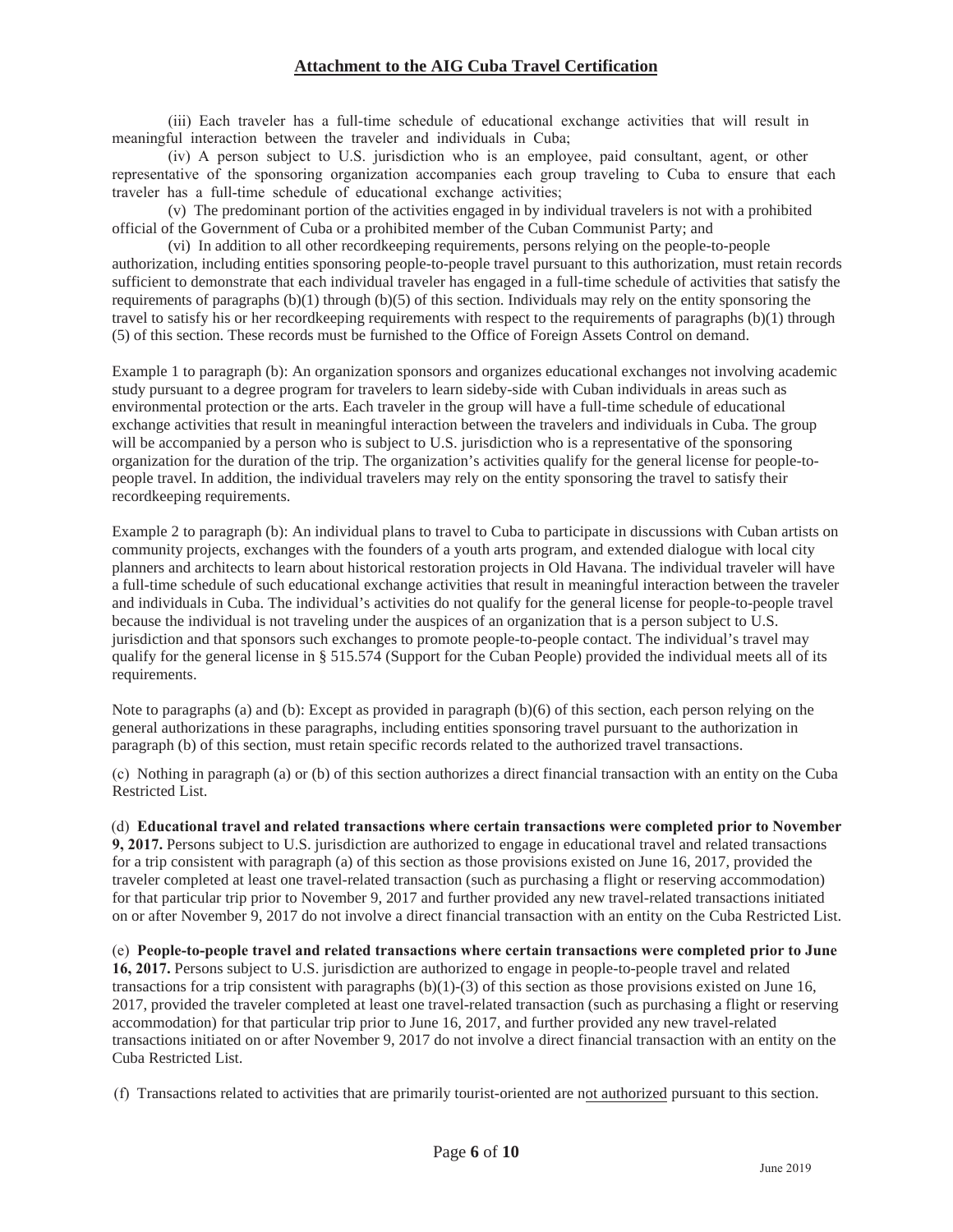### **6. Section 515.566 – Religious activities in Cuba.**

Persons subject to U.S. jurisdiction, including religious organizations located in the United States and members and staff of such organizations, are authorized to engage in the travel-related transactions … and such additional transactions as are directly incident to engaging in religious activities in Cuba, provided that the travel-related transactions pursuant to this authorization must be for the purpose of engaging, while in Cuba, in a full-time schedule of religious activities.

Nothing in this paragraph authorizes a direct financial transaction with an entity on the Cuba Restricted List.

### **7. Section 515.567 – Public performances, clinics, workshops, athletic and other competitions, and exhibitions**

(a) **Amateur and semi-professional international sports federation competitions.** The travel-related transactions …and such other transactions as are directly incident to participation in athletic competitions in Cuba by amateur or semi-professional athletes or athletic teams, or organization of such competitions, are authorized, provided that:

(i) The athletic competition in Cuba is held under the auspices of the international sports federation for the relevant sport;

(ii) The U.S. participants in the athletic competition are selected by the U.S. federation for the relevant sport; and

(iii) The competition is open for attendance, and in relevant situations, participation, by the Cuban public.

(b) **Public performances, clinics, workshops, other athletic or non-athletic competitions, and exhibitions.** The travel-related transactions … and such other transactions as are directly incident to participation in or organization of a public performance, clinic, workshop, athletic competition not covered by paragraph (a) of this section, nonathletic competition, or exhibition in Cuba by participants in or organizers of such activities are authorized, provided that the event is open for attendance, and in relevant situations participation, by the Cuban public.

Example: An amateur baseball team wishes to travel to Cuba to compete against a Cuban team in a baseball game in Cuba. The game will not be held under the auspices of the international sports federation for baseball. The baseball team's activities therefore would not qualify for the general license in paragraph (a). The game will, however, be open to the Cuban public. The baseball team's activities would qualify for the general license in paragraph (b).

Example: A U.S. concert promoter wishes to organize a musical event in Cuba that would be open to the public and feature U.S. musical groups. The organizing of the musical event in Cuba by the U.S. concert promoter and the participation by U.S. musical groups in the event would qualify for the general license in paragraph (b).

(c) An entire group does not qualify for the general license in paragraph (a) or (b) of this section merely because some members of the group qualify individually.

Nothing in paragraph (a) or (b) of this section authorizes a direct financial transaction with an entity on the Cuba Restricted List.

#### **8. Section 515.574 – Support for the Cuban People**

(a) The travel-related transactions… and other transactions that are intended to provide support for the Cuban people are authorized, provided that:

(1) The activities are of:

(i) Recognized human rights organizations;

(ii) Independent organizations designed to promote a rapid, peaceful transition to

democracy; or

(iii) Individuals and non-governmental organizations that promote independent activity intended to strengthen civil society in Cuba; and

(2) Each traveler engages in a full-time schedule of activities that: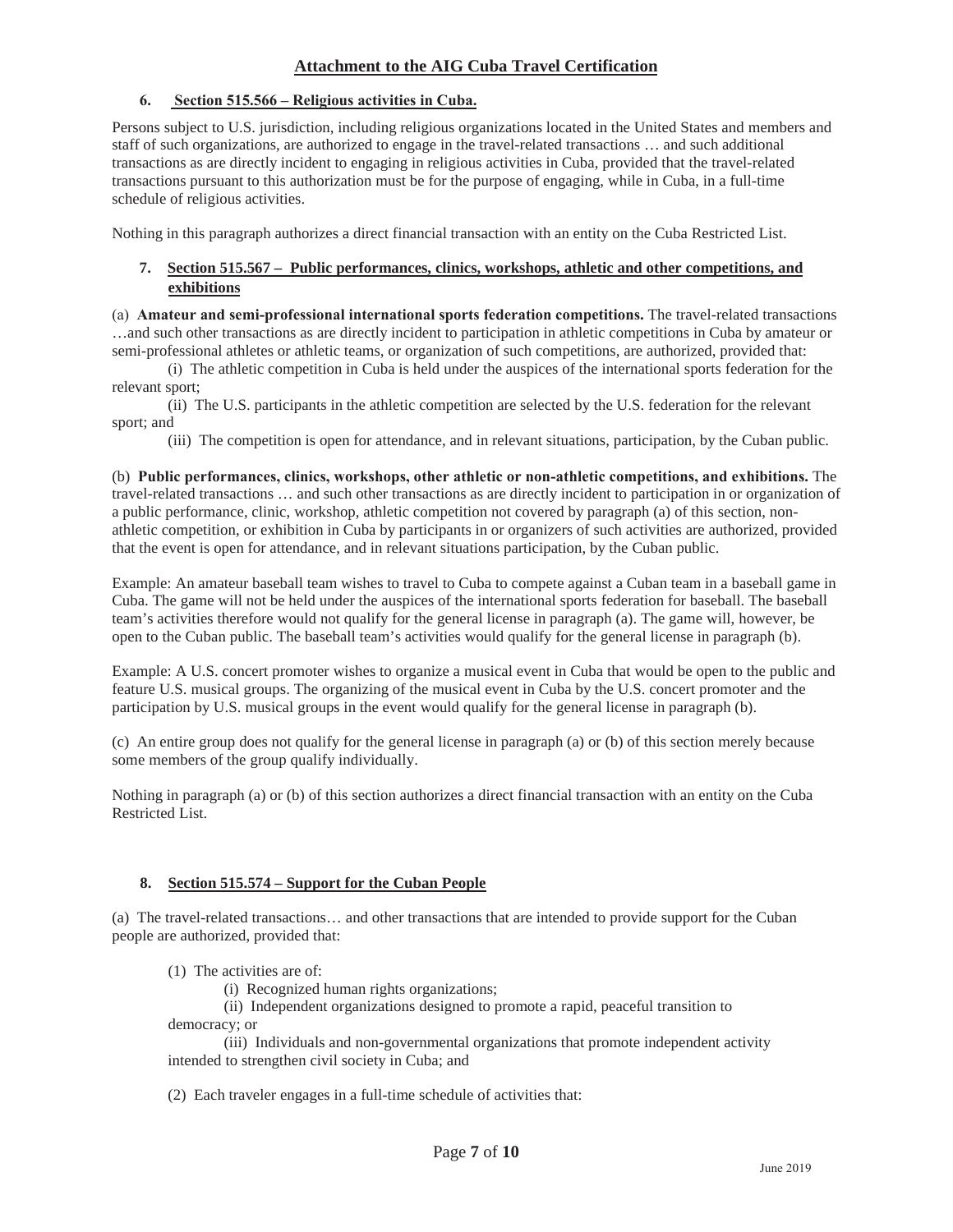(i) Enhance contact with the Cuban people, support civil society in Cuba, or promote the Cuban people's independence from Cuban authorities; and

(ii) Result in meaningful interaction with individuals in Cuba.

(b) An entire group does not qualify for the general license in paragraph (a) of this section merely because some members of the group qualify individually.

Note: Staying in a room at a rented accommodation in a private Cuban residence (casa particular), eating at privately-owned Cuban restaurants (paladares), and shopping at privately-owned stores run by self-employed Cubans (cuentapropista) are examples of activities that qualify for this general license. However, in order to meet the requirement for a full-time schedule, a traveler must engage in additional authorized Support for the Cuban People activities.

Nothing in paragraph  $(a)(1)(iii)$  of this section authorizes a direct financial transaction with an entity on the Cuba Restricted List, with the exception of transactions on behalf of a non-governmental organization.

Example 1 to § 515.574: An individual plans to travel to Cuba, stay in a room at a rented accommodation in a private Cuban residence (casa particular), eat at privately-owned Cuban restaurants (paladares), and shop at privately-owned stores run by self-employed Cubans (cuentapropista) during his or her four-day trip. While at the casa particular, the individual will have breakfast each morning with the Cuban host and engage with the Cuban host to learn about Cuban culture. In addition, the traveler will complete his or her full-time schedule by supporting Cuban entrepreneurs launching their privately-owned businesses. The traveler's activities promote independent activity intended to strengthen civil society in Cuba. Because the individual's qualifying activities are not limited to staying in a room at a rented accommodation in a private Cuban residence (casa particular), eating at privatelyowned Cuban restaurants (paladares), and shopping at privately owned stores run by self-employed Cubans (cuentapropista) and the traveler maintains a full-time schedule that enhances contact with the Cuban people, supports civil society in Cuba, and promotes the Cuban people's independence from Cuban authorities, and that results in meaningful interaction between the traveler and Cuban individuals, the individual's travel qualifies for the general license.

Example 2 to § 515.574: A group of friends plans to travel and maintain a full-time schedule throughout their trip by volunteering with a recognized non-governmental organization to build a school for underserved Cuban children with the local community. In their free time, the travelers plan to rent bicycles to explore the streets of Havana and visit an art museum. The travelers' trip would qualify for the general license because the volunteer activities promote independent activity intended to strengthen civil society in Cuba and constitute a full-time schedule that enhances contact with the Cuban people and supports civil society in Cuba, and results in meaningful interaction between the travelers and individuals in Cuba.

Example 3 to § 515.574: An individual plans to travel to Cuba, rent a bicycle to explore the neighborhoods and beaches, and engage in brief exchanges with local beach vendors. The individual intends to stay at a hotel that does not appear on the Cuba Restricted List (see § 515.209). The traveler's trip does not qualify for this general license because none of these activities promote independent activity intended to strengthen civil society in Cuba.

### **9. Section 515.575 – Humanitarian projects.**

(a) Transactions, including the travel-related transactions… that are related to the humanitarian projects in or related to Cuba that are designed to directly benefit the Cuban people as set forth in paragraph (b) are authorized, provided that the traveler's schedule of activities does not include free time or recreation in excess of that consistent with a full-time schedule.

(b) Authorized humanitarian projects. The following projects are authorized by paragraph (a) of this section: medical and health-related projects; construction projects intended to benefit legitimately independent civil society groups; disaster preparedness, relief, and response; historical preservation; environmental projects; projects involving formal or non-formal educational training, within Cuba or off-island, on the following topics: entrepreneurship and business, civil education, journalism, advocacy and organizing, adult literacy, or vocational skills; community-based grassroots projects; projects suitable to the development of small-scale private enterprise; projects that are related to agricultural and rural development that promote independent activity; microfinancing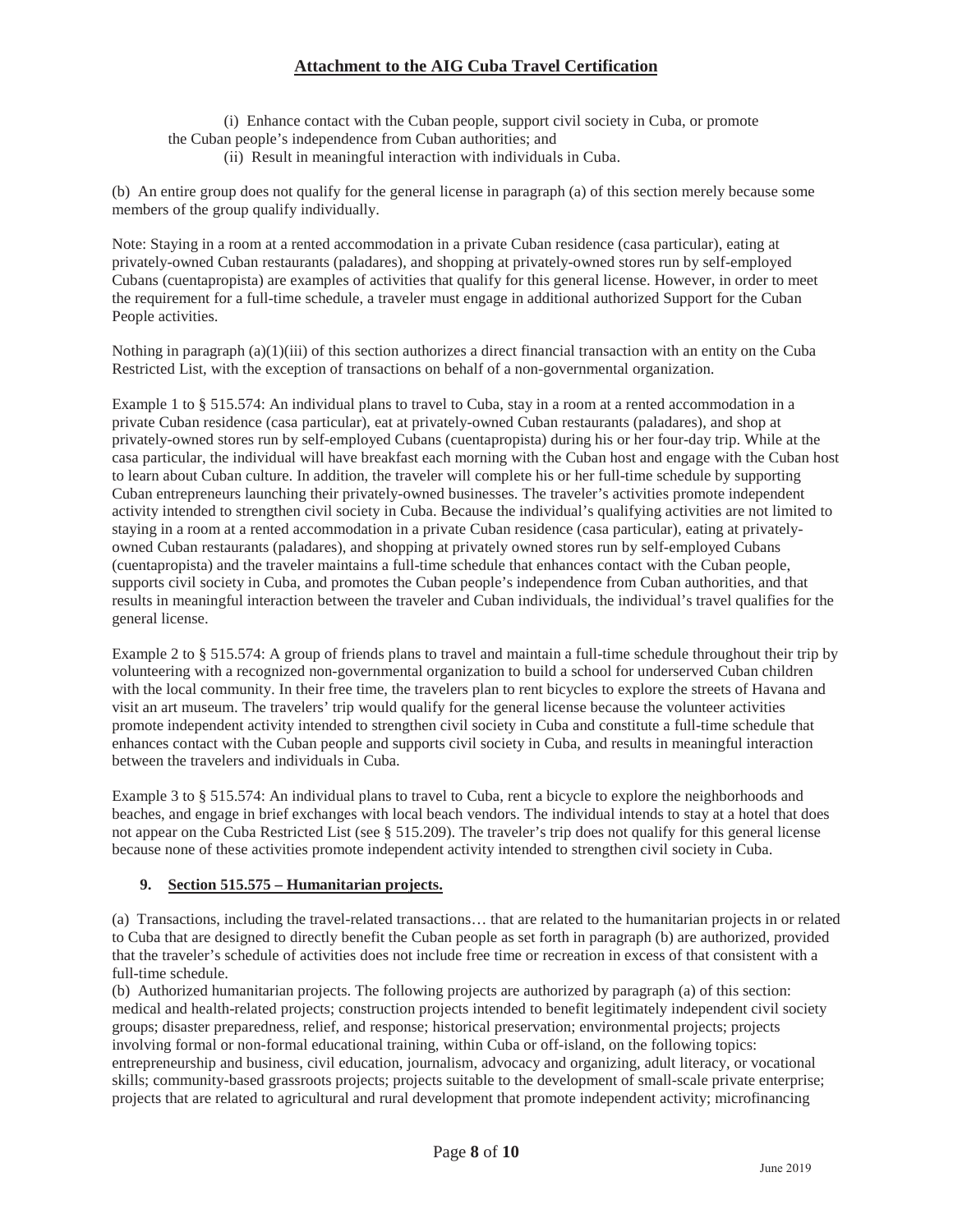projects, except for loans, extensions of credit, or other financing prohibited by § 515.208; and projects to meet basic human needs.

Example: A U.S. group of medical professionals that specializes in disease treatment wishes to support a community in Cuba by providing the latest techniques and literature in disease education and prevention directly to the Cuban people. Provided that the medical professionals in the group maintain a full-time schedule related to disease education and prevention, these activities qualify for the general license.

(c) An entire group does not qualify for the general license in paragraph (a) of this section merely because some members of the group qualify individually.

### **10. Section 515.576 – Activities of private foundations or research or educational institutes.**

(a) The travel-related transactions … and such additional transactions as are directly incident to activities by private foundations or research or educational institutes with an established interest in international relations to collect information related to Cuba for noncommercial purposes are authorized, provided that the traveler's schedule of activities does not include free time or recreation in excess of that consistent with a full-time schedule.

Example: A private research foundation that produces essays on international relations issues wishes to send a team made up of its employees and consultants to Cuba to collect information for a current study of the relationship that countries in the Western Hemisphere have with European countries. Provided that all of the employees and consultants on the team maintain a full-time schedule of activities relating to the collection of information for the study, these activities qualify for the general license.

Nothing in paragraph (a) authorizes a direct financial transaction with an entity on the Cuba Restricted List.

(b) An entire group does not qualify for the general license in paragraph (a) of this section merely because some members of the group qualify individually.

### **11. Section 515.545 – Transactions related to information and informational materials.**

The travel-related transactions … and such additional transactions as are directly incident to the exportation, importation, or transmission of information or informational materials as defined in § 515.332 are authorized, provided that the traveler's schedule of activities does not include free time or recreation in excess of that consistent with a full-time schedule.

The travel-related transactions … and such additional transactions as are directly incident to professional media or artistic productions of information or informational materials for exportation, importation, or transmission, including the filming or production of media programs (such as movies and television programs), the recording of music, and the creation of artworks in Cuba, are authorized, provided that the traveler is regularly employed in or has demonstrated professional experience in a field relevant to such professional media or artistic productions, and that the traveler's schedule of activities does not include free time or recreation in excess of that consistent with a fulltime schedule.

Nothing in paragraphs (a) or (b) of this section authorizes a direct financial transaction with an entity on the Cuba Restricted List.

### **12. Section 515.533 – Exportations from the United States to Cuba; reexportations of 100% U.S.-origin items to Cuba; negotiation of contracts.**

The travel-related transactions … and such additional transactions as are directly incident to the conduct of market research, commercial marketing, sales or contract negotiation, accompanied delivery, installation, leasing, servicing, or repair in Cuba of items consistent with the export or reexport licensing policy of the Department of Commerce are authorized, provided that the traveler's schedule of activities does not include free time or recreation in excess of that consistent with a full-time schedule.